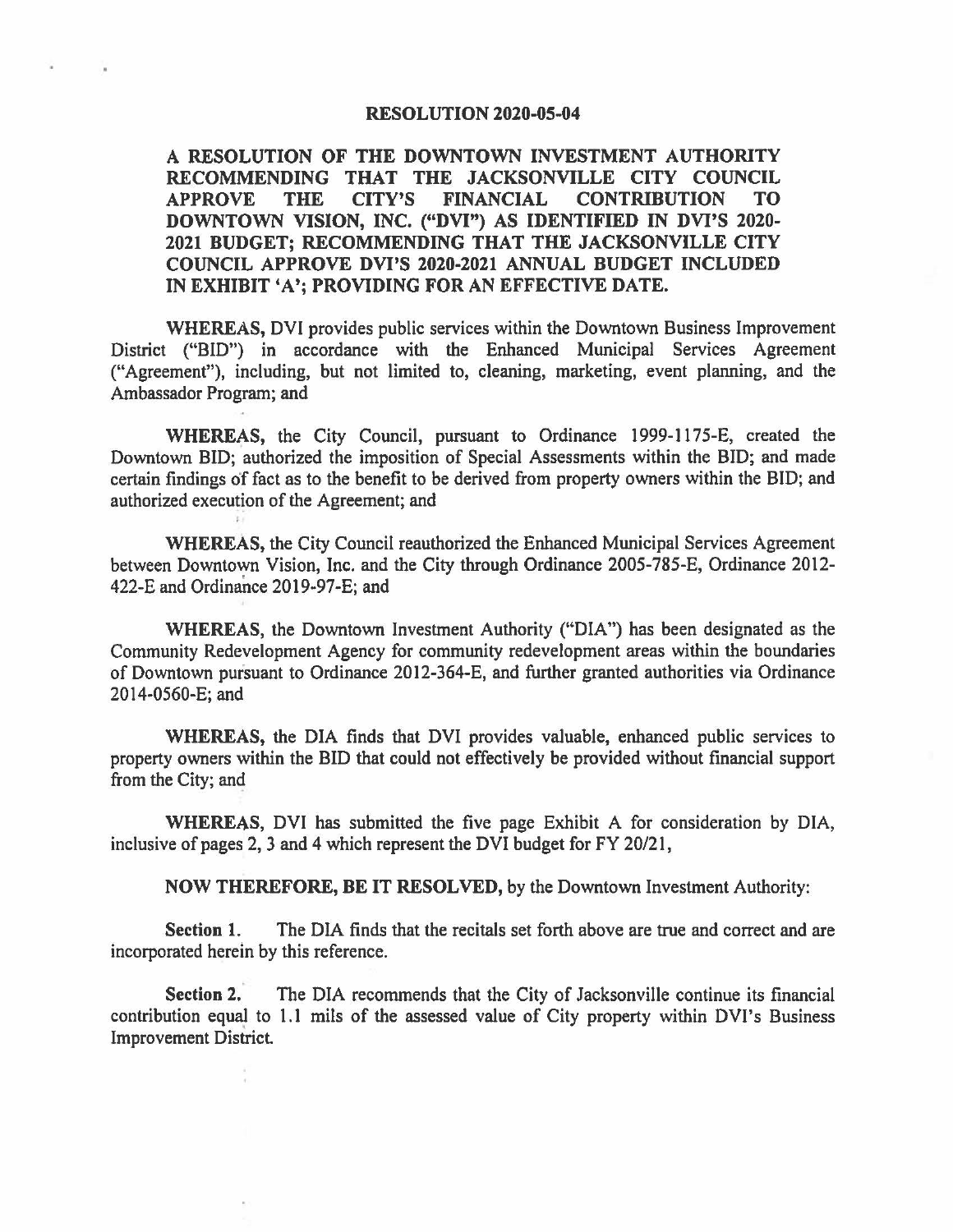RESOLUTION 2020-05-04 PAGE 2 OF 2

**Section 3.** The DIA recommends that the City Council approve DVI's Fiscal Year 2020-2021 Budget included in Exhibit 'A' as pages 2, 3 and 4 thereof.

**Section 4.** This Resolution, 2020-05-04, Shall become effective on the date it is signed by the Chair of the DIA Board.

### WITNESS: **DOWNTOWN INVESTMENT AUTHORITY**

 $\sqrt{\sqrt{2}}$ 

 $C:2$ 

 $05 - 26 - 20$ 

Craig Gibbs, Chairman Date

VOTE: In Favor: 8 \_\_\_ Opposed: <u>0</u> \_\_ Abstained: 1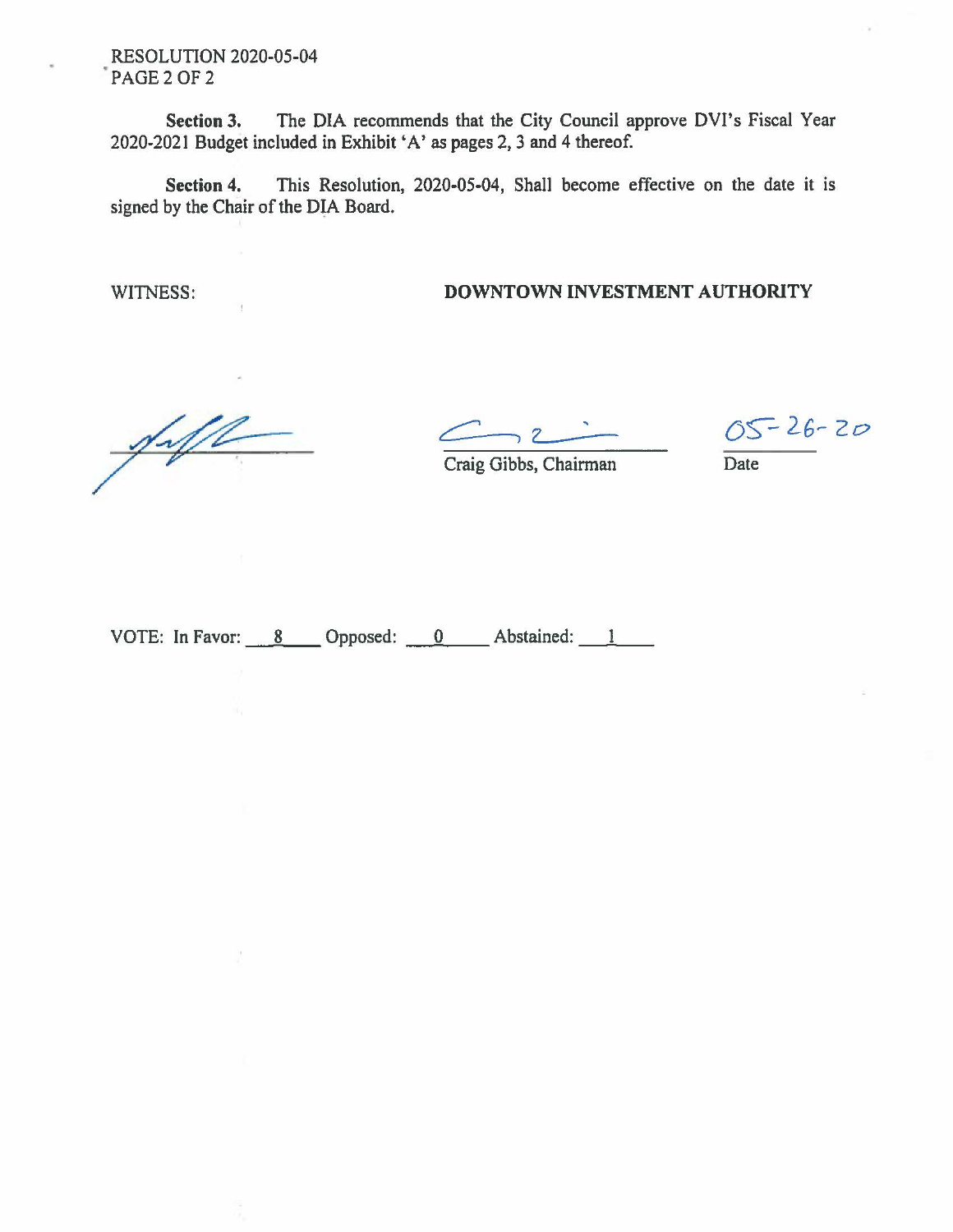

**Chair Numa Saisselin** *Florida Theatre*

**Vice Chair Traci Jenks** *Cushman & Wakefield*

> **Treasurer** *Oliver Barakat CBRE*

**Secretary** *Kerri Stewart JEA*

**Board Members Stephen Crosby** *InvestJax*

**Teresa Durand-Stuebben** *Foresight Construction Group*

> **Jan Hanak** *Regency Centers*

**Kerri Stewart** *JEA*

**Paul Grainger** *Iconic Real Estate*

> **Allan Iosue** *Haskell*

**Bill Prescott** *Heritage Capital Group*

> **Elias Hionides** *Petra Jax*

**Alex Sifakis** *JWB Real Estate Capital*

**Caryn Carreiro** *Cushman & Wakefield*

**Vince McCormack** *Perdue Office Interiors*

**John Ream** *The Connect Agency*

**Zach Ashourian** *Ash Properties*

**Ryan McIntyre** *VyStar Credit Union*

> **Paul Davison** *BDO*

**Lori Boyer** *Downtown Investment Authority*

**Councilmember Ju'Coby Pittman** *Jacksonville City Council*

**Nathaniel P. Ford** *Jacksonville Transportation Authority*

> **Chief Don Tuten** *Jacksonville Sheriff's Office*

**Asst. Chief Jimmy Judge** *Jacksonville Sheriff's Office*

> **Aundra Wallace** *JaxUSA Partnership*

*Downtown Vision, Incorporated*

May 11, 2020

Lori Boyer, CEO Downtown Investment Authority 117 W. Duval Street, #310 Jacksonville, FL 32202

### Re: Downtown Vision Inc. budget for Fiscal Year 2020-2021

Dear Ms Boyer,

On behalf of the Board of Directors of Downtown Vision Inc. (DVI), please accept the following budget documents for Downtown Vision for the fiscal year 2020 – 2021: (1) Budget Office Form Schedule AD AE, (2) FY20/21 Budget for DVI, (3) Budget Comparison for FY19/20 and FY20/21 and (4) Historic contributions by City of Jacksonville to DVI.

These budget documents were approved at our recent meeting of our board of directors on Wednesday April 22, 2020. We now seek approval from the DIA board of directors, and if approved, to be submitted to the Mayor's Office.

As you know, commercial property owners in our Downtown business improvement district pay a 1.1 mils assessment on the taxable value of their property to DVI. These funds are used to complete our mission of helping make Downtown a better place to live, work, visit and invest.

We are thrilled that since 2017, the City of Jacksonville has contributed the full amount of their formula assessment on its properties in the district. We believe it's a very wise investment since our district leverages more than \$2.50 in private funds for every \$1.00 contributed by the City. We are all working towards the same goal!

The support of DVI will be directly beneficial to the DIA in reaching its redevelopment goals for Downtown Jacksonville laid out in your CRA and BID Plans. We hope the DIA and the City warmly receives this year's request to continue to match the same formula calculation paid by private property owners.

Thank you for all your hard work for our City. We look forward to our continued partnership to help make Downtown Jacksonville better.

Sincerely,

Jacob A. Gordon Esq., CEO, DVI

*214 N. Hogan Street Suite 120, Jacksonville, FL 32202 | 904.634.0303| Fax 904.634.8988*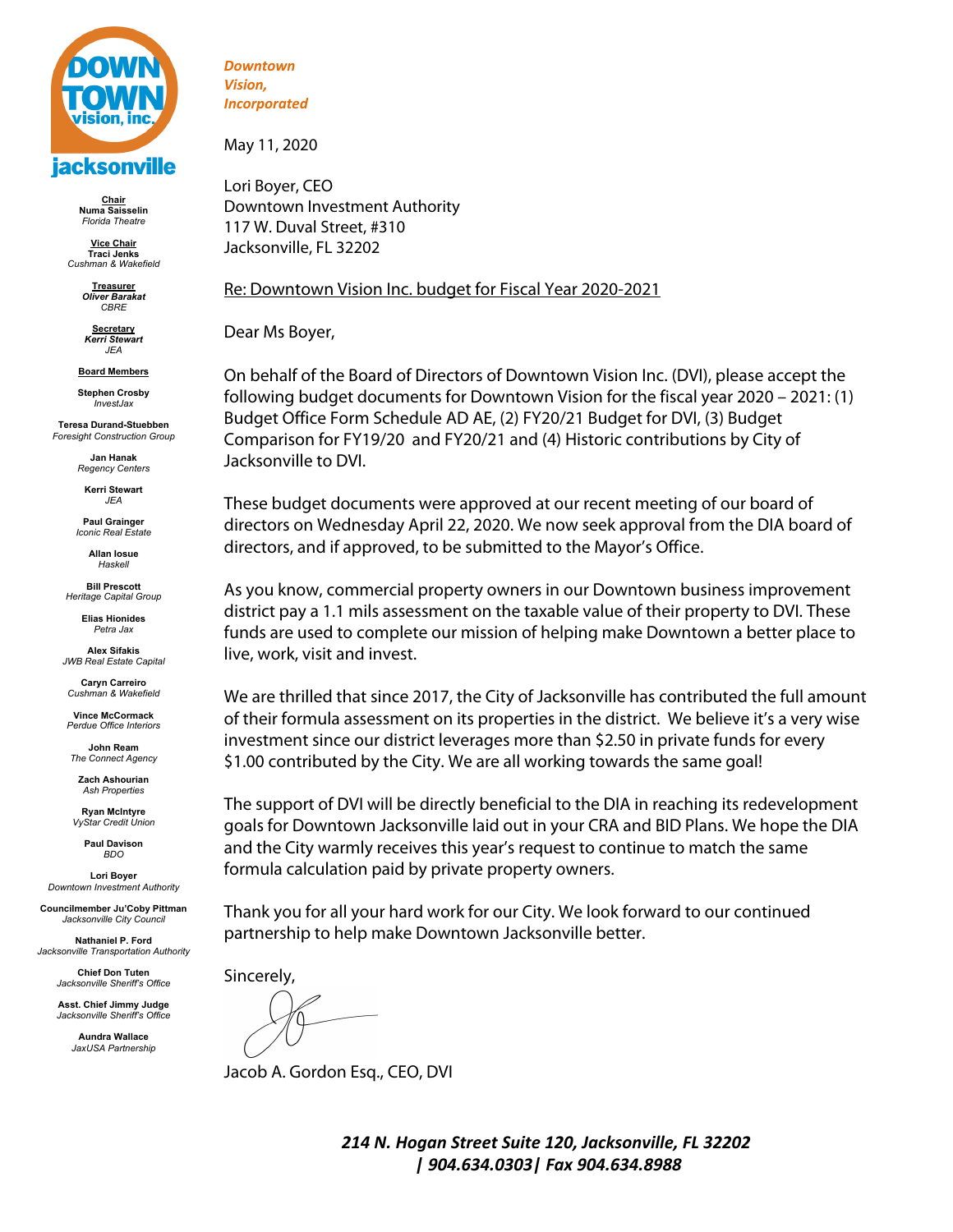# **BUSINESS IMPROVEMENT DISTRICT (DOWNTOWN VISION) JACKSONVILLE, FLORIDA BUDGET – FISCAL YEAR 2020-21**

| <b>ESTIMATED REVENUES</b>       | <b>DVI PROPOSED</b> |
|---------------------------------|---------------------|
| Assessed Properties (1)         | \$963,680           |
| City of Jacksonville (2)        | \$510,615           |
| Other Sources (3)               | \$225,043           |
| <b>Total Estimated Revenues</b> | \$1,699,338         |

Schedule AD

### **APPROPRIATIONS**

|                             | Clean, Safe and<br>Attractive (4) | Marketing,<br>Promotions,<br>Special<br>Projects (5) | <b>Business &amp;</b><br>Stakeholder<br>Support (6) | Management<br>& General (7) | Total       |
|-----------------------------|-----------------------------------|------------------------------------------------------|-----------------------------------------------------|-----------------------------|-------------|
| <b>Personnel Services</b>   | \$107,869                         | \$273,488                                            | \$166,502                                           | \$64,541                    | \$612,400   |
| <b>Operating Expenses</b>   | \$762,114                         | \$251,636                                            | \$38,472                                            | \$34,716                    | \$1,086,938 |
|                             |                                   |                                                      |                                                     |                             |             |
| <b>Total Appropriations</b> | \$869,983                         | \$525,124                                            | \$204,974                                           | \$99,256                    | \$1,699,338 |

(1) Commercial property owners in DVI's Downtown district pay 1.1 mils of their property's assessed value to DVI.

(2) This reflects a contribution from the City of Jacksonville equal to 1.1 mils of the value of the City's owned property.

(3) This represents all other income for Downtown Vision, including fee-for-service contracts, voluntary contributions from exempt organizations, grants, sponsorships and revenues generated from special events.

(4) These contracted services include a team of Clean & Safe Ambassadors, a supervising project manager, uniforms, supplies and equipment. This line item includes 50% of the Director of District Services salary plus 25% of administrative budget.

(5) Includes salaries for Vice President of Marketing, Communications Manager, Events Manager and includes 25% of the admin budget.

(6) Includes salary for Director of Experience, 50% of Director of District Services and 25% of admin budget.

(7) This represents 25% of the admin budget. The admin budget includes the CEO and Business Administrator positions.

Schedule AE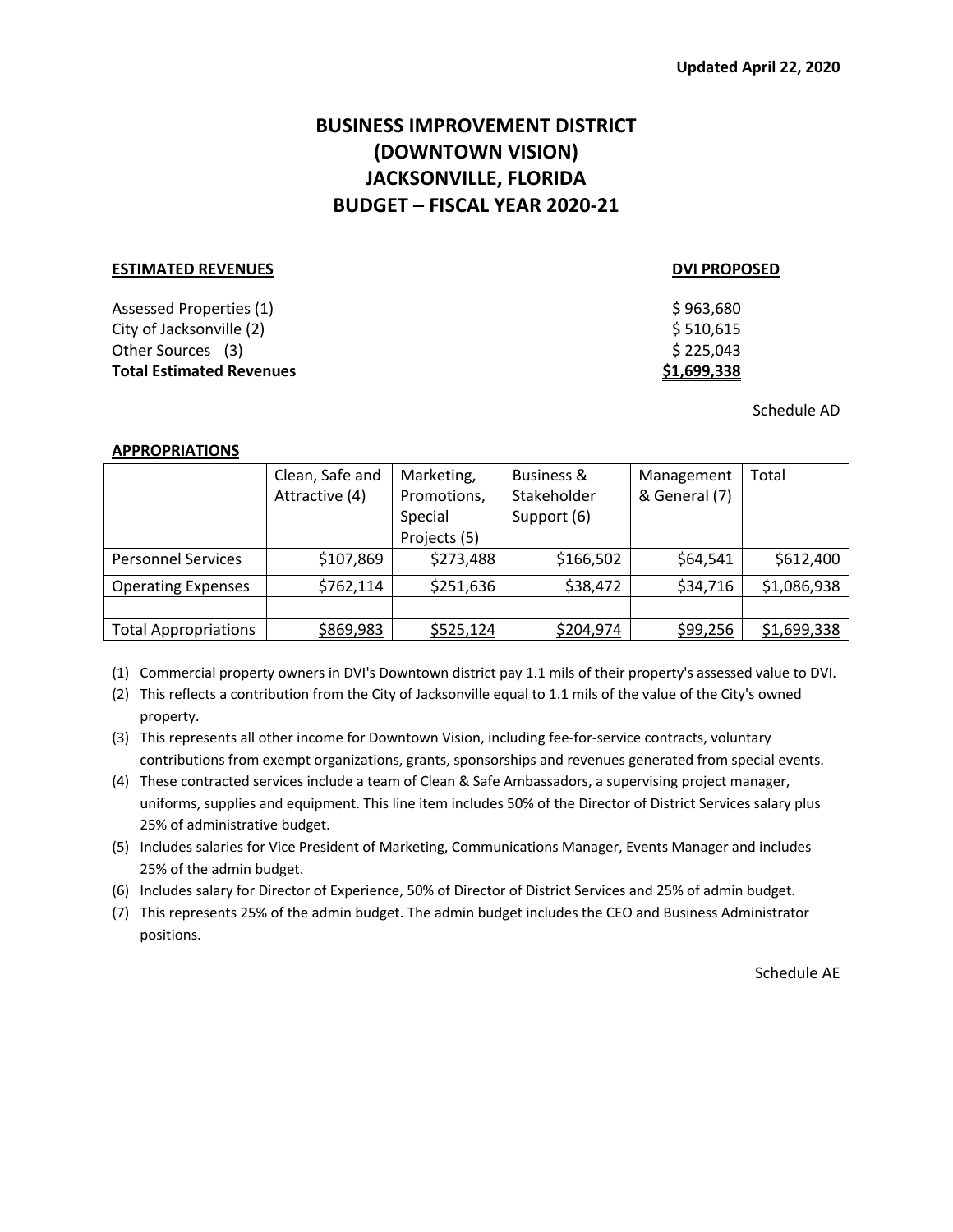# Updated April 22, 2020 **Downtown Vision, Inc. FY2020-2021 Budget**

| Downtown Vision FY20/21 Budget                                                                                                                                                                                            |    |                 |    |                          |                             |              |                |                       |                |             |                |                       |
|---------------------------------------------------------------------------------------------------------------------------------------------------------------------------------------------------------------------------|----|-----------------|----|--------------------------|-----------------------------|--------------|----------------|-----------------------|----------------|-------------|----------------|-----------------------|
|                                                                                                                                                                                                                           |    |                 |    |                          |                             |              |                |                       |                |             |                | <b>BUDGETED 20/21</b> |
| <b>REVENUES</b>                                                                                                                                                                                                           |    |                 |    |                          |                             |              |                |                       |                |             |                |                       |
| City of Jacksonville Request (1)                                                                                                                                                                                          |    |                 |    |                          |                             |              |                |                       |                |             | \$             | 510,615               |
| Private Commercial Properties - Assessed at 1.1 mils (2)                                                                                                                                                                  |    |                 |    |                          |                             |              |                |                       |                |             | \$             | 963,680               |
| Contracted Services (3)                                                                                                                                                                                                   |    |                 |    |                          |                             |              |                |                       |                |             | \$             | 64,990                |
| Voluntary Contributions, Sponsorships & Event Income (4)                                                                                                                                                                  |    |                 |    |                          |                             |              |                |                       |                |             | \$             | 157,053               |
| Interest Income                                                                                                                                                                                                           |    |                 |    |                          |                             |              |                |                       |                |             | \$             | 3.000                 |
| <b>TOTAL REVENUES</b>                                                                                                                                                                                                     |    |                 |    |                          |                             |              |                |                       |                |             | \$             | 1,699,338             |
|                                                                                                                                                                                                                           |    |                 |    |                          |                             |              |                |                       |                |             |                |                       |
|                                                                                                                                                                                                                           |    | Clean, safe and |    | <b>Mktg, Promotions,</b> | <b>Business/Stakeholder</b> |              |                |                       | Management &   |             |                |                       |
|                                                                                                                                                                                                                           |    | Attractive (5)  |    | special projects (6)     |                             | Support (7)  |                | <b>Total Programs</b> |                | General (8) |                |                       |
| <b>EXPENDITURES</b>                                                                                                                                                                                                       |    |                 |    |                          |                             |              |                |                       |                |             |                |                       |
| Salaries                                                                                                                                                                                                                  | \$ | $82,951$ \$     |    | $217,221$ \$             |                             | 134,401 \$   |                | 434,573 \$            |                | $50,821$ \$ |                | 485,394               |
| <b>Employee Benefits</b>                                                                                                                                                                                                  | \$ | $16,034$ \$     |    | $33.178$ \$              |                             | $17,707$ \$  |                | 66.918 \$             |                | $8,277$ \$  |                | 75,195                |
| Payroll Taxes/Workers' Comp                                                                                                                                                                                               | \$ | $8.884$ \$      |    | $23,090$ \$              |                             | $14,394$ \$  |                | $46,368$ \$           |                | $5,443$ \$  |                | 51,811                |
| <b>Total Salaries &amp; Related Expenses</b>                                                                                                                                                                              | \$ | 107,869 \$      |    | 273,488 \$               |                             | $166,502$ \$ |                | 547,859 \$            |                | 64,541      | l \$           | 612,400               |
|                                                                                                                                                                                                                           |    |                 |    |                          |                             |              |                |                       |                |             |                |                       |
| Professional Fees and Contract Services                                                                                                                                                                                   | \$ | 724,243 \$      |    | 82,232 \$                |                             | $\sim$       | \$             | 806,475 \$            |                |             | \$             | 806,475               |
| Supplies/Equip. & Postage                                                                                                                                                                                                 | \$ | $5,311$ \$      |    | $5,311$ \$               |                             | 5,311        | \$             | $15,932$ \$           |                | 5,311       | l \$           | 21,243                |
| Telephone & Internet                                                                                                                                                                                                      | \$ | $2,295$ \$      |    | 2,295                    | l \$                        | $2,295$ \$   |                | $6.885$ \$            |                | $2,295$ \$  |                | 9,180                 |
| Computers                                                                                                                                                                                                                 | \$ | $4,279$ \$      |    | 4,279                    | $\mathbf{\hat{s}}$          | $4,279$ \$   |                | $12,836$ \$           |                | $4,279$ \$  |                | 17,115                |
| Insurance                                                                                                                                                                                                                 | \$ | $2,060$ \$      |    | 2,060                    | $\sqrt{3}$                  | $2,060$ \$   |                | 6,181                 | $\sqrt{3}$     | $2,060$ \$  |                | 8,241                 |
| Rent                                                                                                                                                                                                                      | \$ |                 | Ŝ. |                          | $\mathbf{s}$                | $\sim$       | $\mathfrak{L}$ |                       | $\mathfrak{L}$ |             | $\mathfrak{L}$ | $\sim$                |
| <b>Accounting/Banking Services</b>                                                                                                                                                                                        | \$ | $11,817$ \$     |    | 11,817                   | $\mathbf{\hat{s}}$          | 11,817       | l \$           | $35,452$ \$           |                | $11,817$ \$ |                | 47,269                |
| Meetings                                                                                                                                                                                                                  | \$ | $2,344$ \$      |    | $2.344$ \$               |                             | $2,344$ \$   |                | $7,031$ \$            |                | $2,344$ \$  |                | 9,375                 |
| Travel/Conferences/Professional Development                                                                                                                                                                               | \$ | $4,568$ \$      |    | 4,568                    | <b>S</b>                    | $4,568$ \$   |                | $13,705$ \$           |                | $4,568$ \$  |                | 18,273                |
| Memberships & Subscriptions                                                                                                                                                                                               | \$ | $2,042$ \$      |    | 2.042                    | l \$                        | $2,042$ \$   |                | $6,125$ \$            |                | $2,042$ \$  |                | 8.167                 |
| Program Support                                                                                                                                                                                                           | \$ | $3,156$ \$      |    | 134,688 \$               |                             | $3.756$ \$   |                | 141.600 \$            |                |             | \$             | 141,600               |
| <b>TOTAL EXPENDITURES</b>                                                                                                                                                                                                 | \$ | 869,983 \$      |    | $525,124$ \$             |                             | $204,974$ \$ |                | $1,600,081$ \$        |                | 99,256      | -\$            | 1,699,338             |
| % of Total                                                                                                                                                                                                                |    | 51%             |    | 31%                      |                             | 12%          |                | 94%                   |                | 6%          |                |                       |
| REVENUES OVER EXPENDITURES/Gap Fund                                                                                                                                                                                       |    |                 |    |                          |                             |              |                |                       |                |             |                | \$0                   |
|                                                                                                                                                                                                                           |    |                 |    |                          |                             |              |                |                       |                |             |                |                       |
| (1) This amount reflects a full contribution from the City equal to 1.1 mils of the value of the City's owned property.                                                                                                   |    |                 |    |                          |                             |              |                |                       |                |             |                |                       |
| (2) Commercial property owners in DVI's Downtown district pay 1.1 mils of their property's assessed value to DVI.                                                                                                         |    |                 |    |                          |                             |              |                |                       |                |             |                |                       |
| (3) Includes contracts with General Services Administration (GSA) for federal courthouse and JTA for Skyway Ambassador services                                                                                           |    |                 |    |                          |                             |              |                |                       |                |             |                |                       |
| (4) Includes all others revenue such as grants, sponsorships and event revenue plus voluntary monetary contributions from exempt organizations such as JEA, First Baptist Church, JAX Chamber and Jesse Ball DuPont Fund. |    |                 |    |                          |                             |              |                |                       |                |             |                |                       |
| (5) Includes Clean & Safe Ambassador team, a supervising operations director, uniforms, supplies and equipment and includes 50% of the Director of District Services salary plus 25% of admin budget.                     |    |                 |    |                          |                             |              |                |                       |                |             |                |                       |
| (6) Includes salaries for Vice President of Marketing, Communications Manager and Events Manager. Includes 25% of the admin budget.                                                                                       |    |                 |    |                          |                             |              |                |                       |                |             |                |                       |
| (7) Includes salary for Experience Manager, 50% of Vice President of District Services, and 25% of admin budget.                                                                                                          |    |                 |    |                          |                             |              |                |                       |                |             |                |                       |
| (8) Includes 25% of the admin budget. The admin budget includes the CEO and Business Administrator positions.                                                                                                             |    |                 |    |                          |                             |              |                |                       |                |             |                |                       |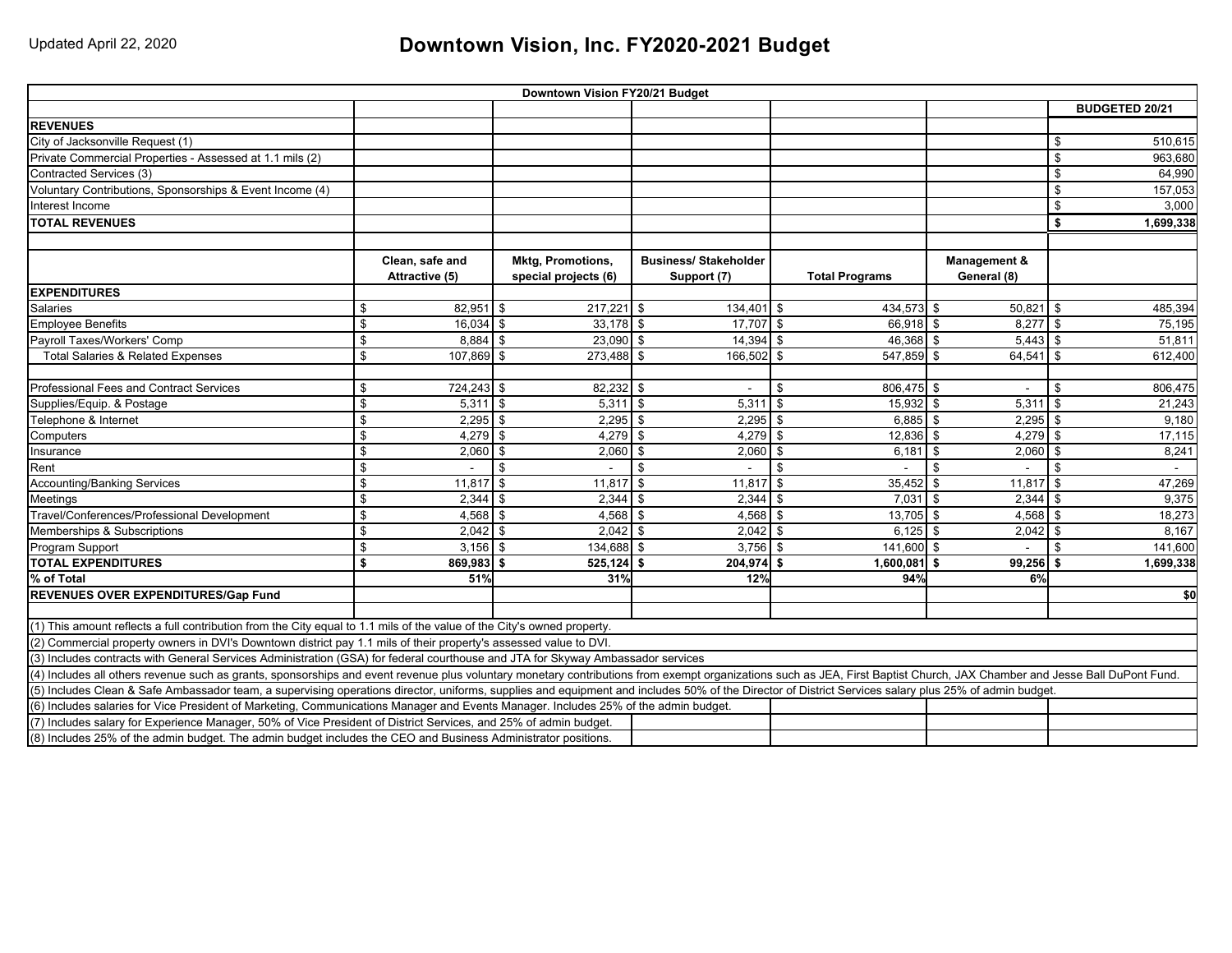# Updated April 22, 2020 **Downtown Vision FY 19/20 vs. FY 20/21**

|                                              | Adopted                          | Proposed      | <b>Increase</b> |                                                                                                                         |  |  |  |  |
|----------------------------------------------|----------------------------------|---------------|-----------------|-------------------------------------------------------------------------------------------------------------------------|--|--|--|--|
|                                              | FY19/20                          | FY20/21       | (Decrease)      | <b>Notes</b>                                                                                                            |  |  |  |  |
| <b>REVENUES</b>                              |                                  |               |                 |                                                                                                                         |  |  |  |  |
| City of Jacksonville                         | \$<br>461,884                    | \$<br>510,615 |                 | \$48,731 City contribution to Downtown Vision based on same 1.1 mils formula as private properties                      |  |  |  |  |
| Private Commercial Properties (1.1 mils)     | \$<br>902.587                    | \$<br>963.680 | \$61.093        | Increase in assessed value of properties in the downtown district                                                       |  |  |  |  |
| Interest Income                              | \$<br>480                        | \$<br>3,000   |                 | \$2,520 Adjusted bank accounts to maximize interest revenues                                                            |  |  |  |  |
|                                              |                                  |               |                 | Includes payments from General Services Administration (GSA) for ambassador assistance around Federal                   |  |  |  |  |
| <b>Contracted Services</b>                   | \$<br>53,189                     | \$<br>64,990  |                 | \$11,801 Courthouse and JTA for Ambassadors at some Skyway stations.                                                    |  |  |  |  |
|                                              |                                  |               |                 | Includes all others revenue, including grants, sponsorships, event revenue and voluntary contributions from             |  |  |  |  |
|                                              | \$                               | \$            |                 | exempt organizations like JEA, First Baptist Church, JaxChamber and Jesse Ball DuPont Fund. Decrease is                 |  |  |  |  |
| Voluntary Contributions, Sponsorships, Etc.  | 221,752                          | 157,053       |                 | (\$64,699) due to less marketing sponsorships and fee-for-service revenue.                                              |  |  |  |  |
| <b>TOTAL REVENUES</b>                        | \$1,639,892                      | \$1,699,338   | \$59,446        |                                                                                                                         |  |  |  |  |
| <b>EXPENDITURES</b>                          |                                  |               |                 |                                                                                                                         |  |  |  |  |
| <b>Salaries</b>                              | \$<br>390.244                    | \$<br>485,394 |                 | \$95,150 Increase due to three new employees, including brand new position of Experience Manager                        |  |  |  |  |
| <b>Employee Benefits</b>                     | \$<br>95,890                     | \$<br>75,195  | \$<br>(20, 695) | Decrease due to renegotiated cost of health insurance and decreased 401k match for new employees                        |  |  |  |  |
| Payroll Taxes/Worker's Comp                  | \$<br>41.795                     | \$<br>51,811  | \$10.016        | Increase due to three new employees and one new position, as above                                                      |  |  |  |  |
| <b>Total Salaries &amp; Related Expenses</b> | \$<br>527,929                    | \$<br>612,400 | \$84,471        |                                                                                                                         |  |  |  |  |
|                                              |                                  |               |                 | Includes Ambassador contract (\$724K total), and other costs such as Downtown map/guide, advertising,                   |  |  |  |  |
| Professional Fees & Contract Services        | \$<br>694,582                    | \$<br>806,475 |                 | \$111,893 graphic design support, consulting, marketing support, printing reports, rack cards and marketing collateral. |  |  |  |  |
|                                              |                                  |               |                 |                                                                                                                         |  |  |  |  |
| Supplies, Printing & Postage                 | \$<br>21,163                     | \$<br>21,243  |                 | \$80 Includes office supplies, stationary, copier, water cooler, postage meter, postage, bulk mail, UPS, courier fees   |  |  |  |  |
| Telephone & Internet                         | \$<br>8,340                      | \$<br>9,180   |                 | \$840 Includes phone lease, internet, local and long distance                                                           |  |  |  |  |
| Computers                                    | \$<br>12,648                     | \$<br>17,115  |                 | \$4,467 Includes website management, software fees, email hosting and server maintenance                                |  |  |  |  |
| Insurance                                    | \$<br>10.760                     | \$<br>8,241   |                 | (\$2,519) Includes D&O, liability, property, theft and event insurance.                                                 |  |  |  |  |
| Rent                                         | \$<br>12,610                     | \$            |                 | (\$12,610) Includes rent for location in Ed Ball Building                                                               |  |  |  |  |
| Accounting, Banking Services & Payroll       | \$<br>25,100                     | \$<br>47,269  |                 | \$22,169 Includes audit, payroll expenses, licenses and bank fees.                                                      |  |  |  |  |
| Meetings                                     | $\sqrt[6]{\frac{1}{2}}$<br>6,000 | \$<br>9,375   |                 | \$3,375 Includes Board meetings, committee meetings, stakeholder meetings and board retreat                             |  |  |  |  |
| Travel/Conferences/Profess. Development      | $\mathfrak{S}$<br>30,180         | \$<br>18,273  | (\$11,907)      | Includes conference expenses, lodging and travel expenses. Decrease is due to less travel for staff.                    |  |  |  |  |
|                                              |                                  |               |                 | Also includes funding for membership in organizatons like JaxChamber, Urban Land Institute and International            |  |  |  |  |
| Memberships & Subscriptions                  | \$<br>10,054                     | \$<br>8,167   |                 | (\$1,887) Downtown Association and subscriptions for local papers such as Jacksonville Business Journal                 |  |  |  |  |
|                                              |                                  |               |                 | Items include \$135,000 for events and promotions such as Art Walk, Jazz Fest After Dark, Trick or Treat on             |  |  |  |  |
|                                              |                                  |               |                 | the Street and for beautification initiatives such as tree bed mulching. Decrease is due to less project specific       |  |  |  |  |
| Program Support                              | \$<br>280,526                    | \$ 141,600    |                 | (\$138,926) costs paid by sponsorships, and increased use of 501(c)3 foundation for fundraising such as DTJax Gala      |  |  |  |  |
| <b>SUBTOTAL EXPENDITURES</b>                 | \$1,639,892                      | \$1,699,338   | \$59.446        |                                                                                                                         |  |  |  |  |
| Contingency                                  | \$                               | \$            | \$<br>$\sim$    |                                                                                                                         |  |  |  |  |
|                                              |                                  |               |                 |                                                                                                                         |  |  |  |  |
| <b>TOTAL EXPENDITURES</b>                    | \$1,639,892                      | \$1,699,338   | \$59,446        |                                                                                                                         |  |  |  |  |
| Variance                                     | \$<br>0.00                       | \$<br>(0)     | (50)            |                                                                                                                         |  |  |  |  |
|                                              |                                  |               |                 |                                                                                                                         |  |  |  |  |